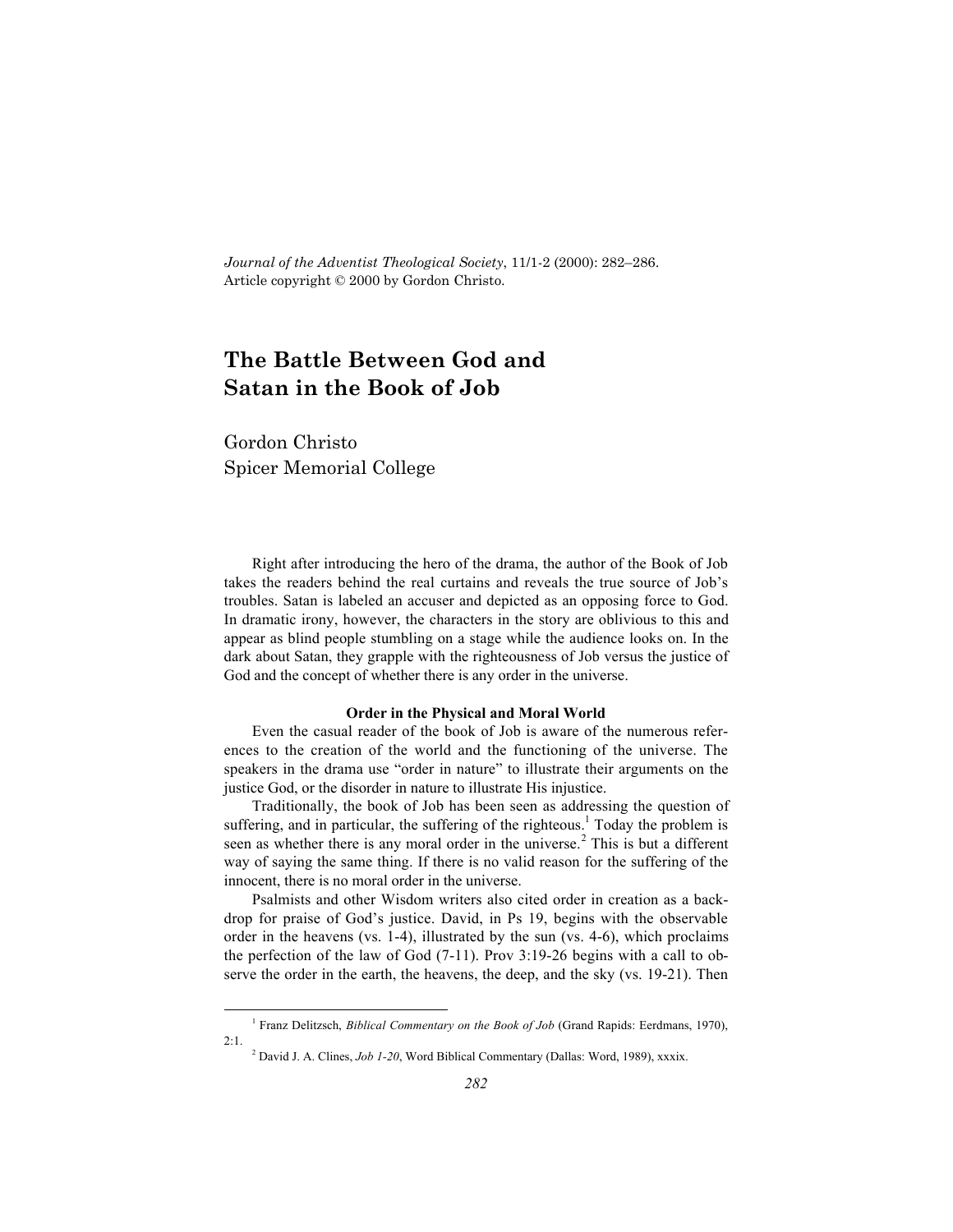## *CHRISTO: THE BATTLE BETWEEN GOD AND SATAN IN JOB*

comes the call to respect judgment and justice (vs 22-26). When one observes order in the natural world one is inclined to accept the moral order of what is unseen. "Order in creation buttresses belief in divine justice."<sup>3</sup>

Eliphaz, the dominant speaker among the three friends, speaks first and longest, probably because he is the oldest and therefore considered wisest.<sup>4</sup> His begins with the classic sowing-reaping illustration. Anyone can observe that law of nature. You reap what you sow (4:8). Therefore, Job's righteousness should be his confidence (4:6). Eliphaz is certain that no one has witnessed the righteous perishing (4:7). He provides a doxology in the next chapter that begins with God's creating and sustaining in the natural world (5:9, 10), which leads one to observe God's work in the moral and social sphere  $(11-15)$ .<sup>5</sup>

Bildad, the most narrow minded of the three  $\frac{6}{3}$  draws our attention to the papyrus which flourishes in water, but withers without it (11-12). Bildad looks at the withering Job and cannot help but conclude that what Job lacks is the Living Water (8:13). Bildad also describes a well-watered plant that flourishes for a while, but suddenly perishes. There is a reason for this. Its roots were mired in rocks (8:17) rather than in the marsh (8:11). The inference is that Job's former prosperity was temporary and therefore not an indication of his integrity.

Zophar, obviously the least important of the three.<sup>7</sup> speaks briefly. He points to the certainty with which day follows night (11:12) and uses it as an illustration of the certainty of security following trouble (11:18), if one would only put away evil (11:13-14). Zophar is aware that the wicked prosper, but he maintains that these are only for a short while (20:5). He views destructive elements of nature such as fire and flood as agents of God to punish the wicked (20:26-28).

The three friends have no doubt that the righteous sometimes suffer, just as they cannot deny that the wicked can be seen prospering, but they firmly believe that all scores will be settled with justice. Though delayed, punishment will come to the wicked and rewards to the righteous.

Job also uses nature to illustrate his arguments. But he asserts the opposite—that there is no order in nature. This view leads him to assume that there is no justice in the earth. Animals, birds, and fish can testify that life is not fair (12:7-9), and Job holds God responsible because he orders the universe (12:9).

 $\frac{1}{3}$ <sup>3</sup> James L. Crenshaw, "Wisdom in the Old Testament," *The Interpreters Dictionary of the Bible*, 4:956. See also Roy B. Zuck, "A Theology of the Wisdom Books and the Song of Songs," *A Biblical Theology of the Old Testament*, ed. Roy Zuck, Eugene Merrill, and Darrell Bock (Chicago: Moody, 1991), 218.

 $4^{4}$  See 14:10: Eliphaz includes, on their side, the aged and the grav haired—those who are older than Job's father.

<sup>&</sup>lt;sup>5</sup> Clines, 143, 144.

 $6$  Bildad has complete confidence in the "faith of our fathers"  $(8:8)$ . All new light is rejected in favor of the "Old-time religion" because we were born yesterday and cannot know better (8:9).

 $\sigma$  Zophar is probably the youngest, for he speaks last among the three and only twice, compared to three times for the others. His arguments are also the weakest, and he tends to repeat the wisdom of the former speakers.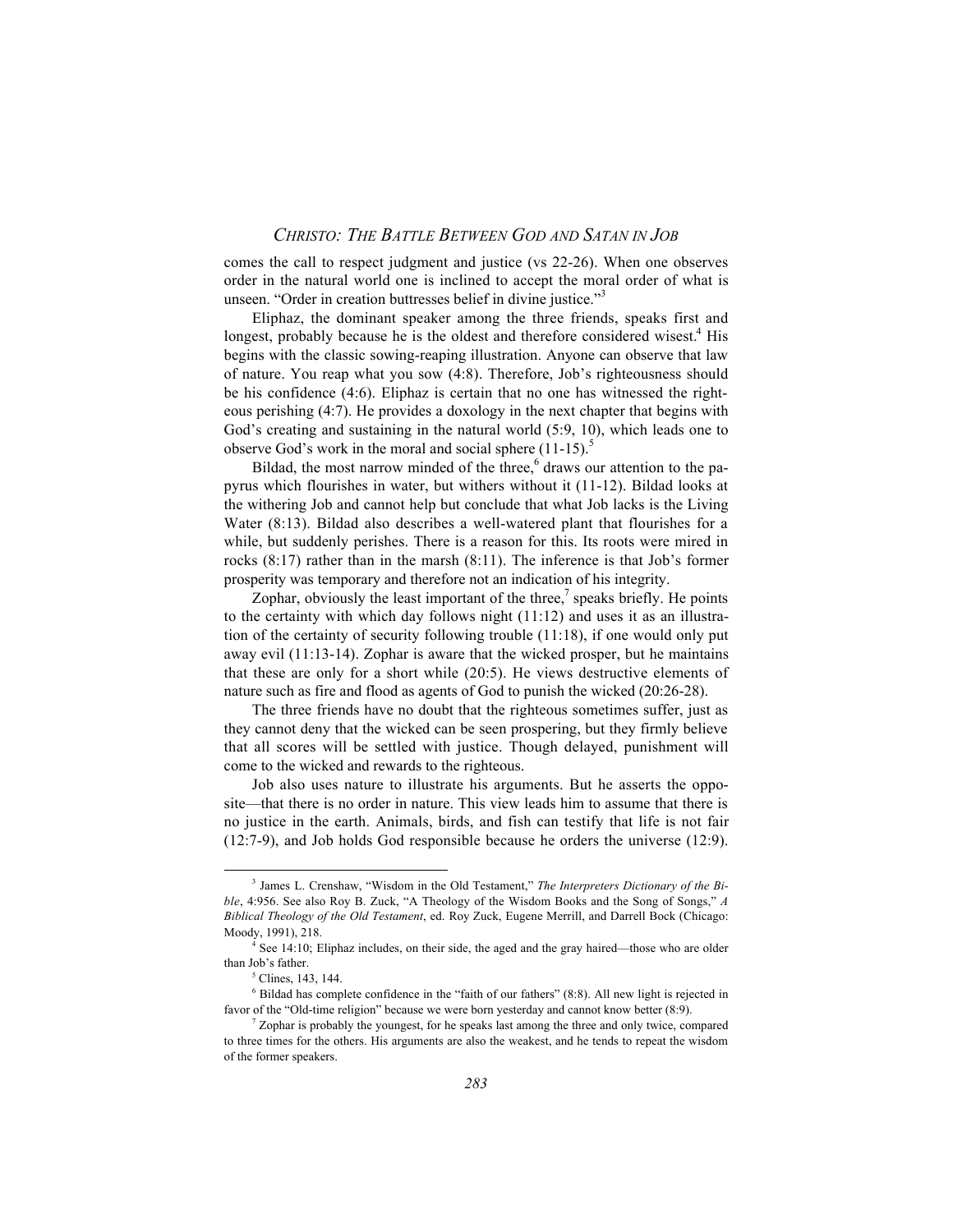## *JOURNAL OF THE ADVENTIST THEOLOGICAL SOCIETY*

God is responsible for droughts and floods  $(12.15)$ . Through his eyes of misery, Job sees only a world of disorder. God is anarchic. Like He plays around with nature, God wantonly makes fools of leaders, making them grope like fools in the dark (12:24-25). Wicked people perpetrate crimes on the innocent, but no one takes action against them (121-17).

Who is right, Job or his friends? Is there order in nature or not? The three friends are correct. There is a basic order in creation. It can be observed in the regular orbits of the earth around the sun, of the moon around the earth, and in the rotation of the earth on its axis. We see it in the life cycles of plants and animals. Physicists, chemists and biologists have discovered numerous laws which are followed without fail.

But Job is also correct. It is difficult to maintain that absolute order exists when a rabid dog bites an innocent pup, when a freshly blooming flower is trodden by a heavy foot, and when a baby acquires the HIV virus through no fault of its own. Natural disasters constantly take their toll of innocent lives.

Nature reflected God fully at creation, but since sin, creation has been marred. Humans lost their dominion over the created world and antagonistic forces developed. Animals now prey upon others, and diseases afflict the innocent. Thorns and thistles interfere. This is not the work of God, but, as Jesus says in His parable, "An enemy has done this."<sup>8</sup>

When Yahweh took the stage in the drama of Job, He immediately drew the attention of Job to the order in creation that He is responsible for—the boundaries of the oceans (38:8-11), the path of the rainstorm (vs. 25-30), and the laws of the starry heavens (vs. 31-33). Yahweh assumes responsibility for the activities of all creatures. His care for the goats, donkeys, oxen, ostrich, and horses has a lesson for us (chap. 39).

In chapter 40 Yahweh draws Job's attention to two more animals. The Behemoth is usually understood as nothing more than a hippopotamus, and the Leviathan a crocodile. However, if this is true, coming at the very end of the Yahweh speech, it is a very tame ending for an otherwise powerful drama. If these are mere earthly creatures, nothing will have been added to the lessons drawn from the horse and the lion. Therefore, a few scholars look to ancient mythology for interpretation of these as symbols.<sup>9</sup>

The hippopotamus and crocodile were Egyptian creatures that the readers of the book of Job were acquainted with. In Egypt, both of these represented Set—the god of the underworld and the most dreaded enemy of order and resurrection life.<sup>10</sup> Both are God's creatures, but they are used as symbols of Satan,

 $\frac{1}{\sqrt{2}}$ <sup>8</sup> Drawn, somewhat out of context, from Matt 13:28, but this is the context in which Ellen White uses the phrase in *Desire of Ages*, 20, 21.

<sup>9</sup> John C. L. Gibson, *Job*, The Daily Study Bible (Philadelphia: Westminster, 1985), 246-256.

<sup>10</sup> See Frank Knight, "Egyptian Origin of the Book of Job," *Nile and Jordan* (London:James Clarke, 1921), 403, quoted in Edwin and Margaret Thiele, *Job and the Devil*, (Boise: Pacific Press, 1988), 125.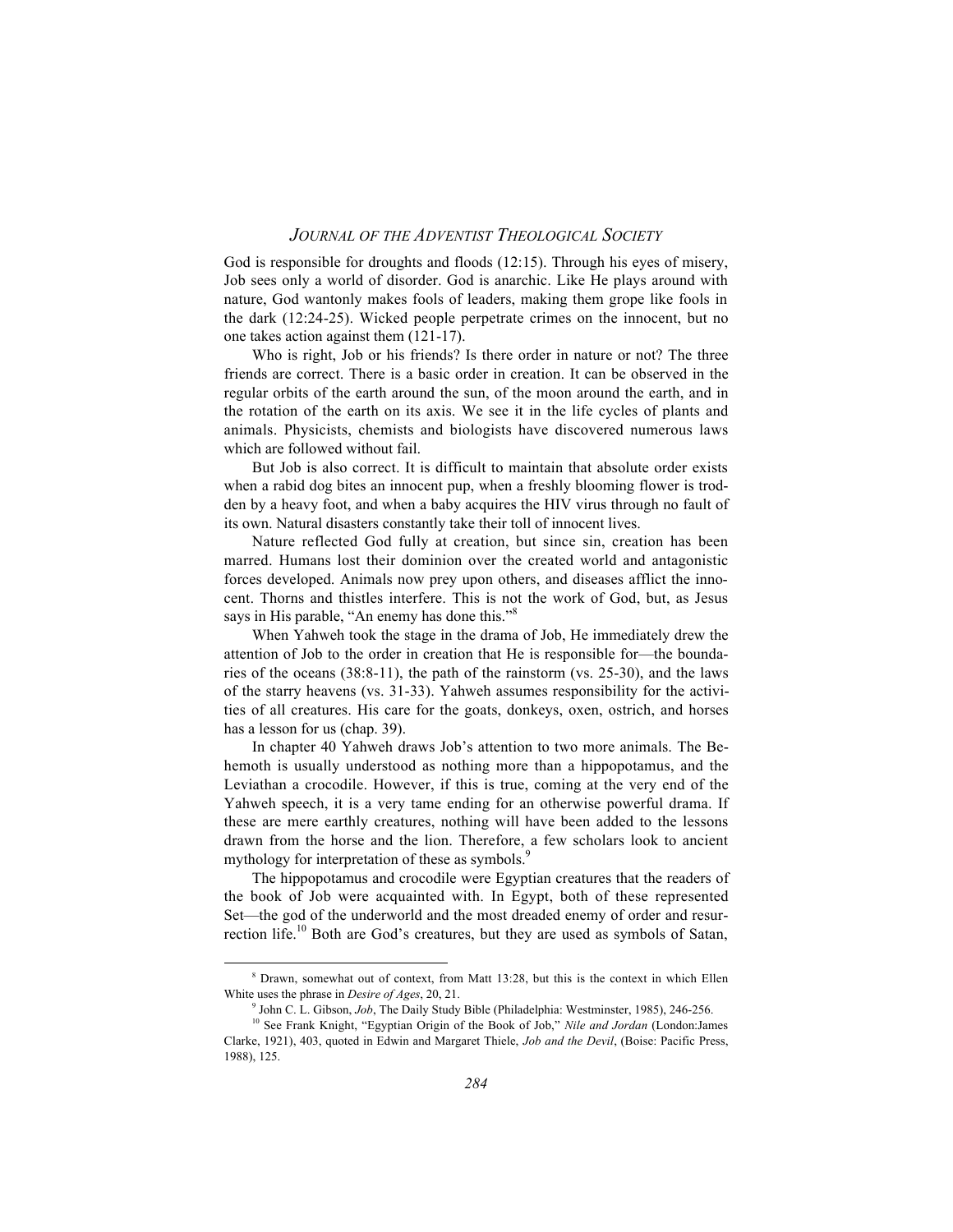## *CHRISTO: THE BATTLE BETWEEN GOD AND SATAN IN JOB*

just as the lion is used sometimes, because they are animals that threaten human beings and terrorize them.<sup>11</sup>

#### **The Role of Behemoth and Leviathan in Disrupting Order**

Yahweh begins by describing the physical aspects of Behemoth. He eats grass and has a powerful body (40:17, 18), but the next sentence, "he ranks first among the works of God," indicates that it cannot be applied to the hippopotamus anymore. The hippo was neither the first animal to be created (reptiles were earlier), nor has anyone ever suggested that it ranks as the best of God's creatures.

Prophets often moved from the literal to the metaphorical. Ezekiel turned a description of the king of Tyre (Ezek 28:1-20) into a description of Satan—the "model of perfection," blameless from the day God created him. (28:13-29). Certain characteristics prevent us from applying the latter attributes to the literal king of Tyre. He was not in Eden (28:13), and he was not a guardian cherub (28:14). Isaiah began an oracle against literal Babylon, but shifted into a metaphorical description of Lucifer, who had "fallen from heaven" (Isa 14:12) and who had attempted to raise himself to God's level (14:13).

The Leviathan described here has many characteristics in common with the crocodile. It has a tough hide (Job 41:7, 13), incredible strength (41:12, 13), fearsome teeth  $(41:14)$ , and lives in the water  $(41:31)$ . But other characteristics prevent us from identifying this animal with the crocodile. It has scales (41:15, 16), its eyes are like the rays of the dawn (41:18), fire and smoke come from its nostrils (41:19. 30), its chest is as hard as rock (41:24), it causes the depths of the sea to churn like a cauldron (41:31), and nothing on earth is its equal (41:33). None of these can be claimed for the crocodile.

The Hebrew *liwyatan* is related to the Ugaritic *Lotan*, 12 which is described as a dragon. The Greek translates *Liwyatan* as *draconta*, from which we get our English word "dragon." *Draconta*, as used in the New Testament, is usually understood to symbolize "Satan."

The Old Testament depicts the dragon as Yahweh's enemy who was defeated at the creation of the earth (Ps 74:14) and who will be punished at the end of time (Isa 27:1). The book of Revelation tells us the dragon was in heaven, but it fought with Michael, lost, and was cast down to earth (12:7-9), sweeping a third of the angels with him (12:4). The dragon is called the "serpent," "devil," and "Satan" (12:9; 20:2). Spirits of demons emerge from his mouth (16:3), but in the end he will be destroyed in the lake of fire (20:10).

Job is brought to understand that a powerful Satan is responsible for his sufferings. The dragon cannot be subdued (41:9), terrifies the mighty (41:25), and

 $11$  Gibson, 255.

<sup>12</sup> J. Barton Payne, "*lwh*," *Theological Wordbook of the Old Testament* (Chicago: Moody, 1980), 1:1090.